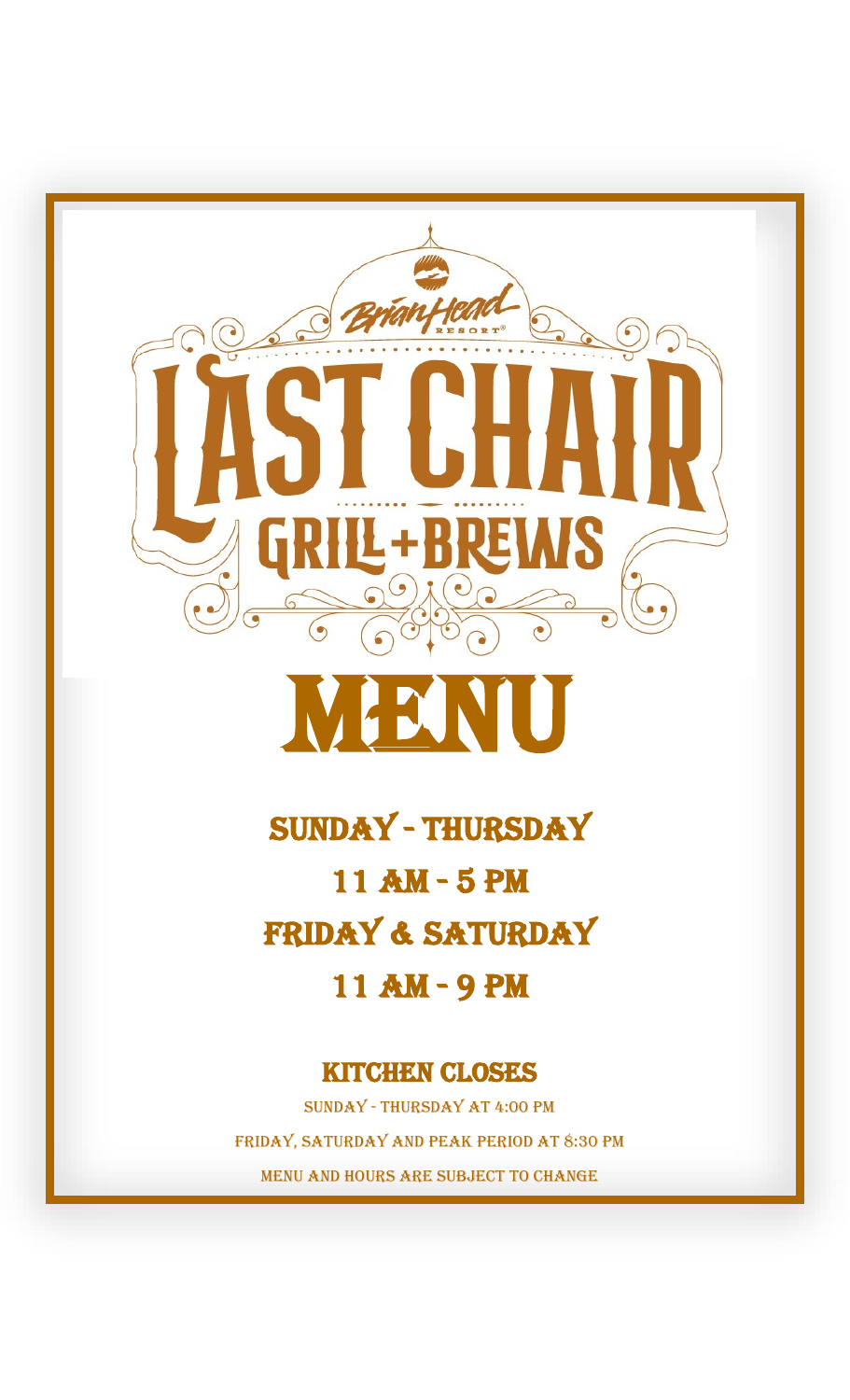# APPETIZERS

#### **FRENCH FRY BASKET \$8**

**Golden, crispy and delicious**

#### **CHILI CHEESE FRIES \$15**

**French fries smothered in our Southwestern Chili and craft ale cheese, served with sour cream**

#### **ONION RING BASKET \$9**

**Crisp onions, breaded and fried to perfection, served with our tasty chipotle ranch**

#### **BACON WRAPPED PORK CHOP**

**ON A STICK \$10 Served with sweet chili sauce**

**SOUTHWEST EGG ROLLS \$10** 

**Served with chipotle ranch**

#### **SPINACH ARTICHOKE DIP \$10**

**Served with tri - colored tortilla chips**

#### **CHIPS & SALSA \$8**

**Tri-colored tortilla chips served with house made salsa Add guacamole \$2** 

#### **GRILLED CHICKEN SKEWERS \$10**

**Served with Teriyaki, Sesame Ginger or Buffalo sauce**

#### **POTATO BARRELS \$10**

**Stuffed with ham, bacon and jalapenos, served with your choice of dipping sauce**

#### **BUFFALO CHICKEN BITES \$10**

**Served with ranch or bleu cheese dressing**

#### **LOADED NACHOS \$15**

**Tri-colored tortilla chips with taco beef or shredded chicken, craft ale cheese, shredded lettuce, diced tomato, diced red onion, jalapenos, sour cream, salsa and guacamole**

## CHILI & Soup

#### **SOUTHWEST CHILI \$12**

**Timberline chili, chipotle peppers, corn & bean blend, shredded cheddar jack cheese, cornbread, honey and sour cream** 

#### **SOUP OF THE DAY \$8**

**Ask your server for today's choices Served with crackers** 



**Add Chicken \$2**

#### **CAESAR SALAD \$10**

**Chopped romaine lettuce, shredded parmesan cheese, croutons, Caesar dressing** 

#### **SOUTHWEST SALAD \$12**

**Spring mix salad, diced tomatoes, corn & bean blend, tri-colored tortilla strips, shredded cheddar jack cheese, served with chipotle ranch dressing** 

**WARNING - CONSUMING RAW OR UNCOOKED MEAT, POULTRY, SEAFOOD OR SHELLFISH MAY INCREASE YOUR RISK OF FOOD-BORNE ILLNESS**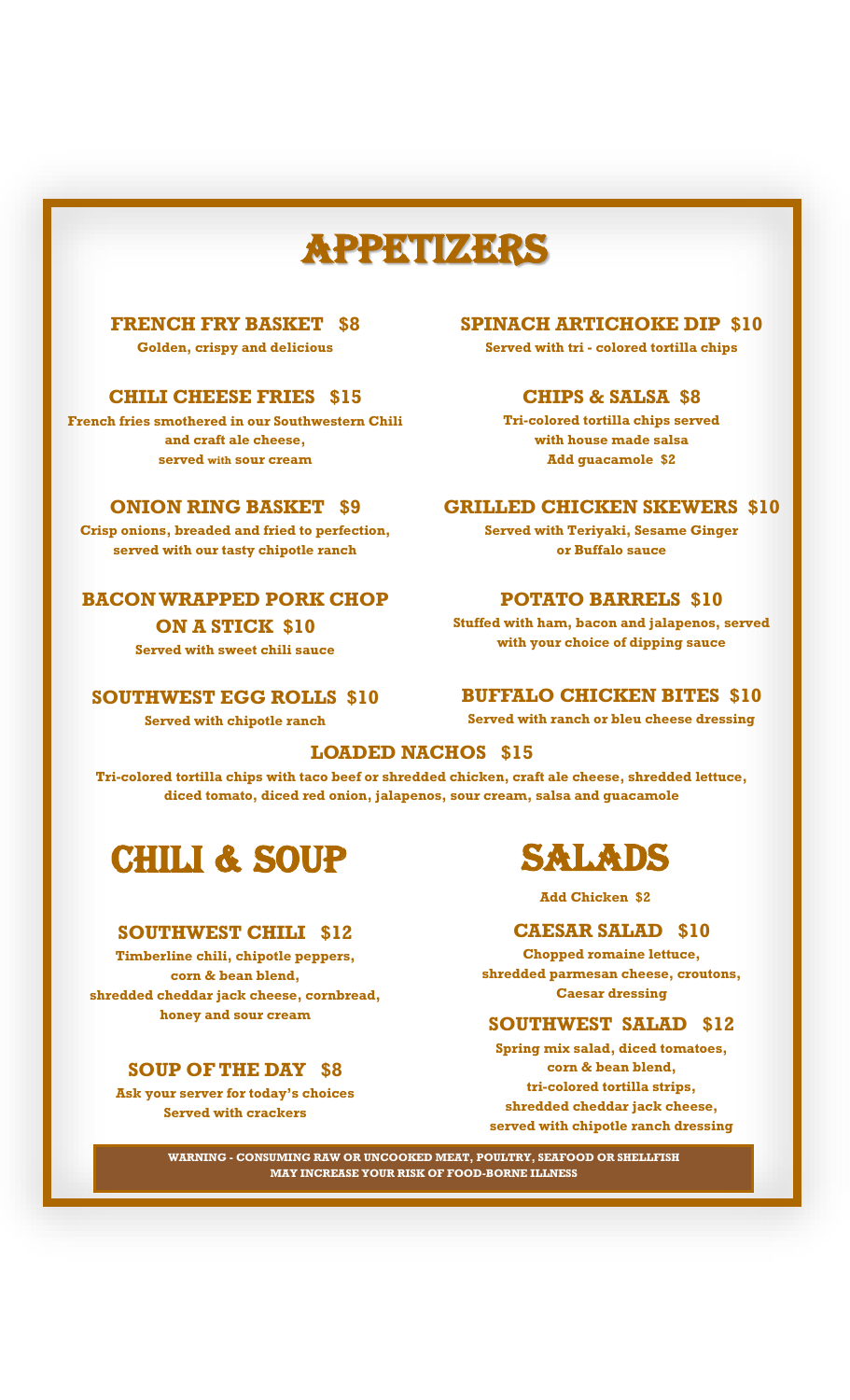# Craft Burgers & sandwiches

All burgers and sandwiches are served on an artisan Telera roll with lettuce and tomato on the side Served with fries or a side salad Substitute onion rings for \$2 more Lettuce wraps as a gluten free option Garden burger patty may be substituted for any beef patty or chicken breast

#### **CHEESEBURGER \$14**

**8 oz. beef patty with cheddar cheese**

#### **B-R-A-V-O \$18**

**8 oz. beef patty with cheddar cheese, bacon, ranch and avocados**

#### **CHIPOTLE CHICKEN \$18**

**6 oz. grilled chicken breast with pepper jack cheese, jalapenos, served with chipotle ranch**

#### **CHICKEN CLUB \$18**

**6 oz. grilled chicken breast with Swiss cheese, bacon, avocados, and ranch**

#### **CATFISH & CHIPS \$19**

**2 hand battered fried catfish filets served on a bed of fries with tartar sauce**

## BEVERAGES

#### **COFFEE or BIGELOW TEA**

**16 oz. \$4 24 oz \$5 Mountain Roast, Java Flow Extreme Caffeine, Butter Rum, French Vanilla Cappuccino**

> **HOT CHOCOLATE 16 oz. \$4 24 oz \$5**

**White Chocolate Candy Cane Milk Chocolate**

#### **BACON CHEESEBURGER \$16**

**8 oz. beef patty with cheddar cheese and bacon**

#### **MUSHROOM SWISS \$18**

**8 oz. beef patty with Swiss cheese, sauteed mushrooms and red onions, served with garlic mayo**

#### **CHICKEN CORDON BLEU \$18**

**6 oz. breaded chicken breast with sliced ham, Swiss cheese, honey mustard and mayo**

#### **CHICKEN PARMESAN \$18**

**6 oz. breaded chicken breast with mozzarella and marinara sauce**

#### **PULLED PORK SANDWICH \$16**

**Served with dill pickles**

#### **FOUNTAIN DRINKS**

**\$3** 

**Pepsi, Diet Pepsi, Dr. Pepper, Sierra Mist, Ginger Ale, Sweet Iced Tea, Lemonade**

#### **SILVER REEF DRAFT ROOT BEER \$7**

**JACKSON HOLE SODA \$7 HUCKELBERRY OR ORANGE**

**MENU ITEMS ARE SUBJECT TO CHANGE BASED ON AVAILABILITY FROM OUR SUPPLIERS**